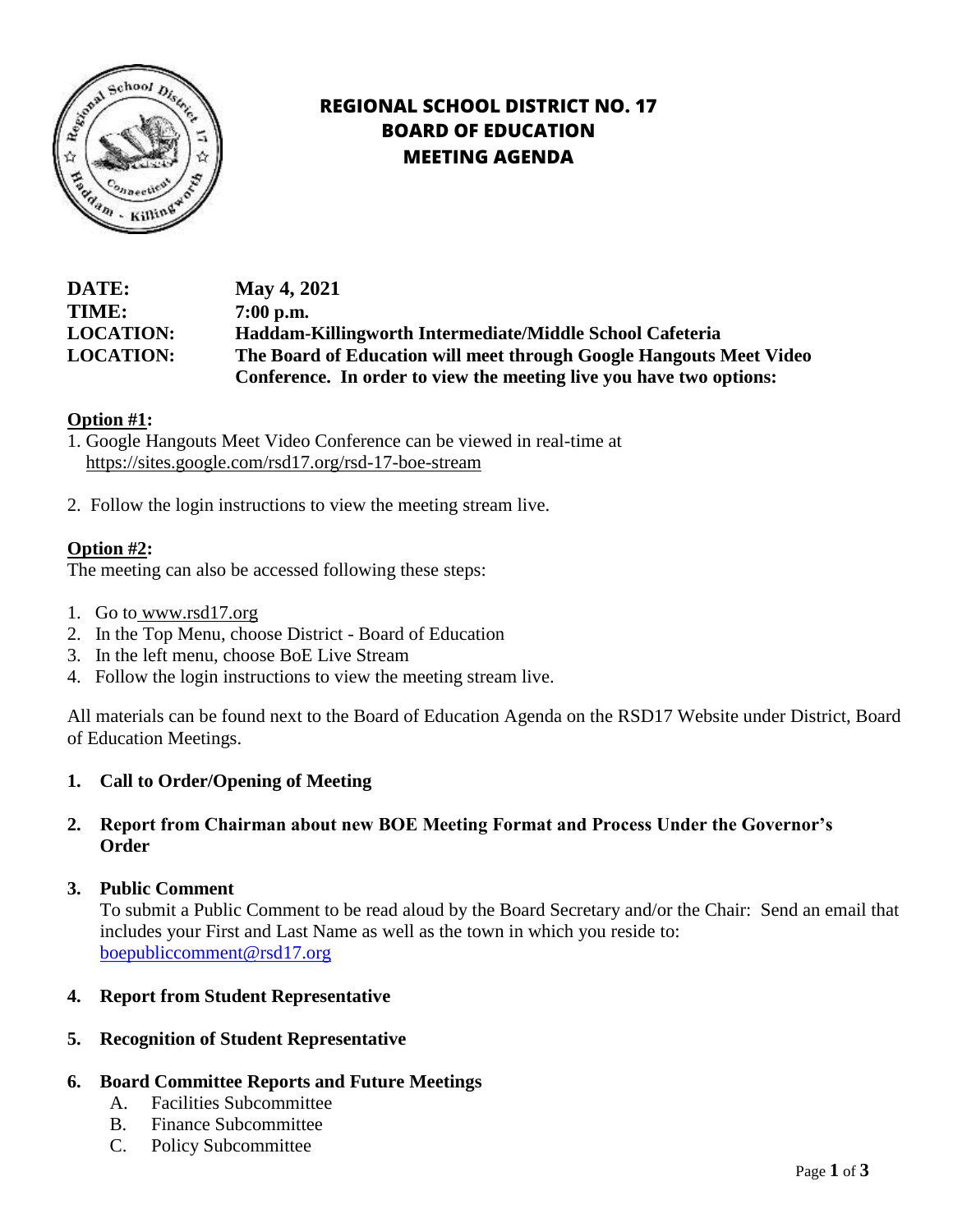- D. Communications Subcommittee
- E. Personnel and Evaluation Subcommittee
- F. Strategic Planning Subcommittee

# **7. Board Liaison Reports**

- A. Healthy Communities Healthy Kids Council
- B. LEARN
- C. Park & Recreation
- D. Haddam Board of Selectmen
- E. Killingworth Board of Selectmen

#### **8. Update on Schools from the Superintendent**

A. Status of Remote Learning for 2021-22

#### **9. Old Business**

- A. Policy 5152 Policy Regarding Non-Discrimination of Students: Revision
- B. SSA Contract Approval\*

#### **10. New Business**

- A. Approval of Healthy Food Certification Director of Food Services, Sharon Shettleworth
- B. 2021-22 Capital Plan Expenditure Approval-Director of Operations, John Mercier

#### **11. Consent Agenda**

- A. Approval of Minutes for the March 2, 2021 Board of Education Special Meeting (Super's Presentation)
- B. Approval of Minutes for the March 2, 2021 Board of Education Meeting
- C. Approval of Minutes for the March 4, 2021 Board of Education Special Meeting (Joint)
- D. Approval of Minutes for the March 4, 2021 Board of Education Special Meeting Budget Workshop)
- E. Approval of Minutes for the March 9, 2021 Board of Education Special Meeting (Budget Workshop)
- F. Approval of Minutes for the March 16, 2021 Board of Education Special Meeting
- G. Approval of Minutes for the March 16, 2021 Board of Education Special Meeting (Com Input)
- H. Approval of Minutes for the March 16, 2021 Board of Education Special Meeting (Budget Workshop)
- I. Approval of Minutes for the March 30, 2021 Board of Education Special Meeting
- J. Approval of Minutes for the March 30, 2021 Board of Education Special Meeting (Budget Workshop)
- K. Approval of Minutes for the April 6, 2021 Board of Education Special Meeting (Annual Hearing)
- L. Approval of Minutes for the April 9, 2021 Board of Education Special Meeting
- M. Approval of Minutes for the April 9, 2021 Board of Education Special Meeting
- N. Approval of Minutes for the April 20, 2021 Board of Education Education Session Meeting
- O. Personnel Report
- P. Enrollment Report
- Q. Approval of a donation in the amount of \$140.00 from Rochester Institute of Technology/PLTW to be used for the HKHS PLTW program. Submitted by Donna Hayward, Principal of Haddam-Killingworth High School.
- R. Approval of a donation in the amount of \$260.00 from a parent of a student to be deposited into the Student Activity Fund. Submitted by Dolores Bates, Principal of Haddam-Killingworth Middle School.